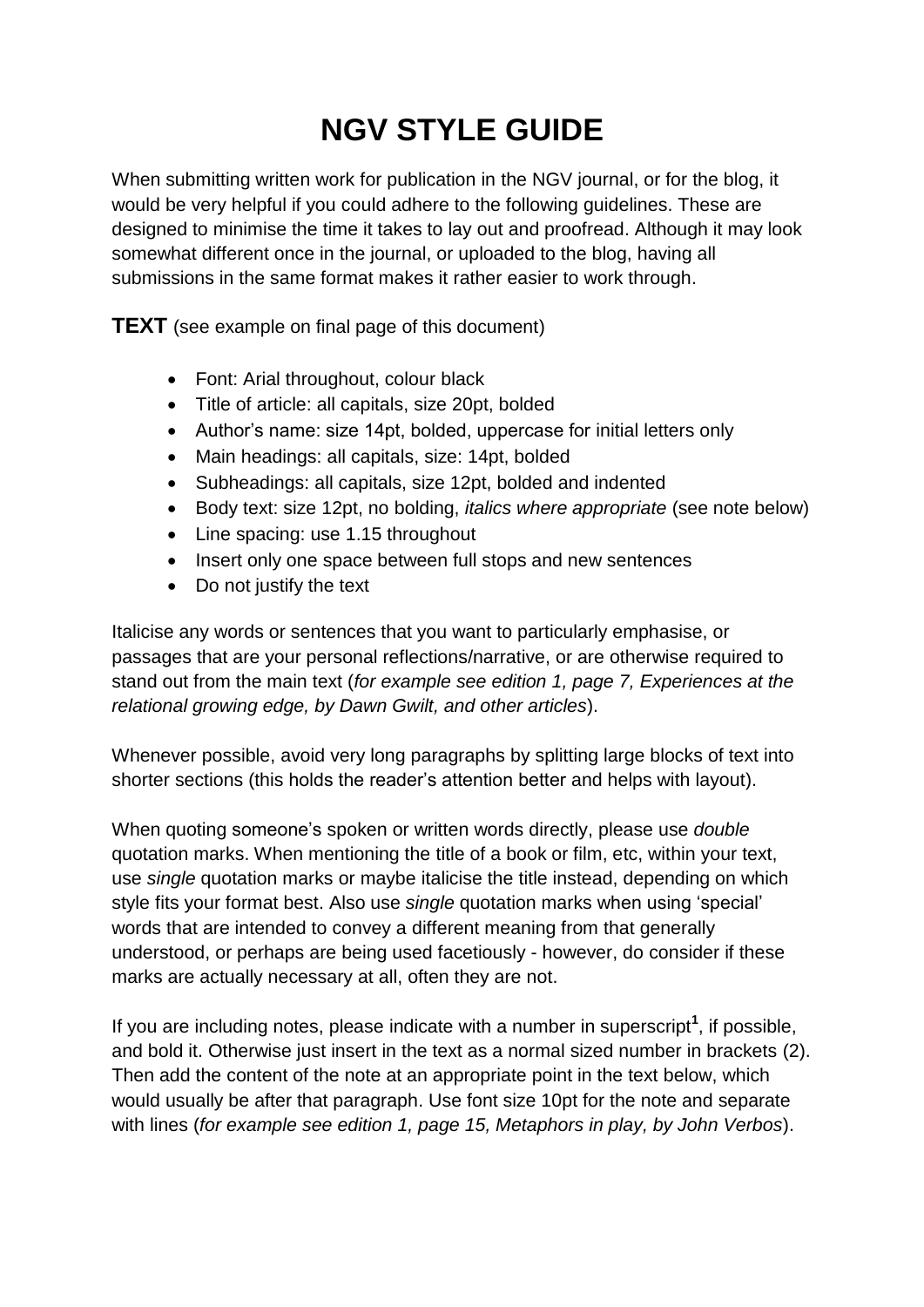Always spell check your work before submitting the piece, and ensure you use either British English or American English throughout, whichever you prefer, but please don't mix the two.

## **REFERENCING**

We're not reference fascists, nor experts, but we do need to aim for a decent standard and consistency. Please refer to the NGV journal, edition 1, for examples, and ask if you're unsure. We are able to add hyperlinks to webpages you cite as end references or within your body text, so do include the full link to any you use.

## **GESTALT**

We prefer that the word 'gestalt' has a leading capital letter only when used at the start of a sentence or when it appears as a title (for example, a book called *An Introduction to Gestalt*). Otherwise it should be written thus: *Gestalt is a way of life. John is a gestaltist, who practises gestalt therapy, and incorporates gestalt in his consultancy work.* 

The rationale for not capitalising the 'g' is that doing so is a hangover from the importation of a German noun to the English language. All nouns are capitalised in German, whereas in English, only proper nouns are capitalised (eg New Gestalt Voices). Dave Mann discusses this in his book, *Gestalt therapy - 100 key points* [\(see](http://amzn.to/2tt00hZ)  [here\)](http://amzn.to/2tt00hZ) and he uses gestalt throughout.

If you'd like to read further, there is some [discussion on the point here.](https://dict.leo.org/forum/viewGeneraldiscussion.php?idThread=228149) Also this comment by Phil Brownell: *Following the German use the 'G' in gestalt used to be capitalized. Today, and in English, it probably should not be capitalized, and this follows more the usage in the field of psychotherapy. Cognitive behavioral, psychodynamic, and humanistic therapies are not capitalized. Gestalt therapy is one among them; more and more gestalt therapists are turning to the lower case 'g'.*  [see here.](https://en.wikipedia.org/wiki/Talk%3AGestalt_therapy#Capital_G_versus_lowercase_G_in_.22Gestalt.22)

## **BIOGRAPHY**

At the end of your article, please include a short biography, basically anything you want to say about yourself. Below is a minimal version. It's fine to write more than this - see the first edition for examples. If you are happy to be contacted by readers, please include an email address, and a link to your own website, if you'd like it included.

*John Gillespie is a gestalt trainee studying and practising in London. [john@newgestaltvoices.org](mailto:john@newgestaltvoices.org) | [www.johngillespieconsulting.com](http://www.johngillespieconsulting.com/)*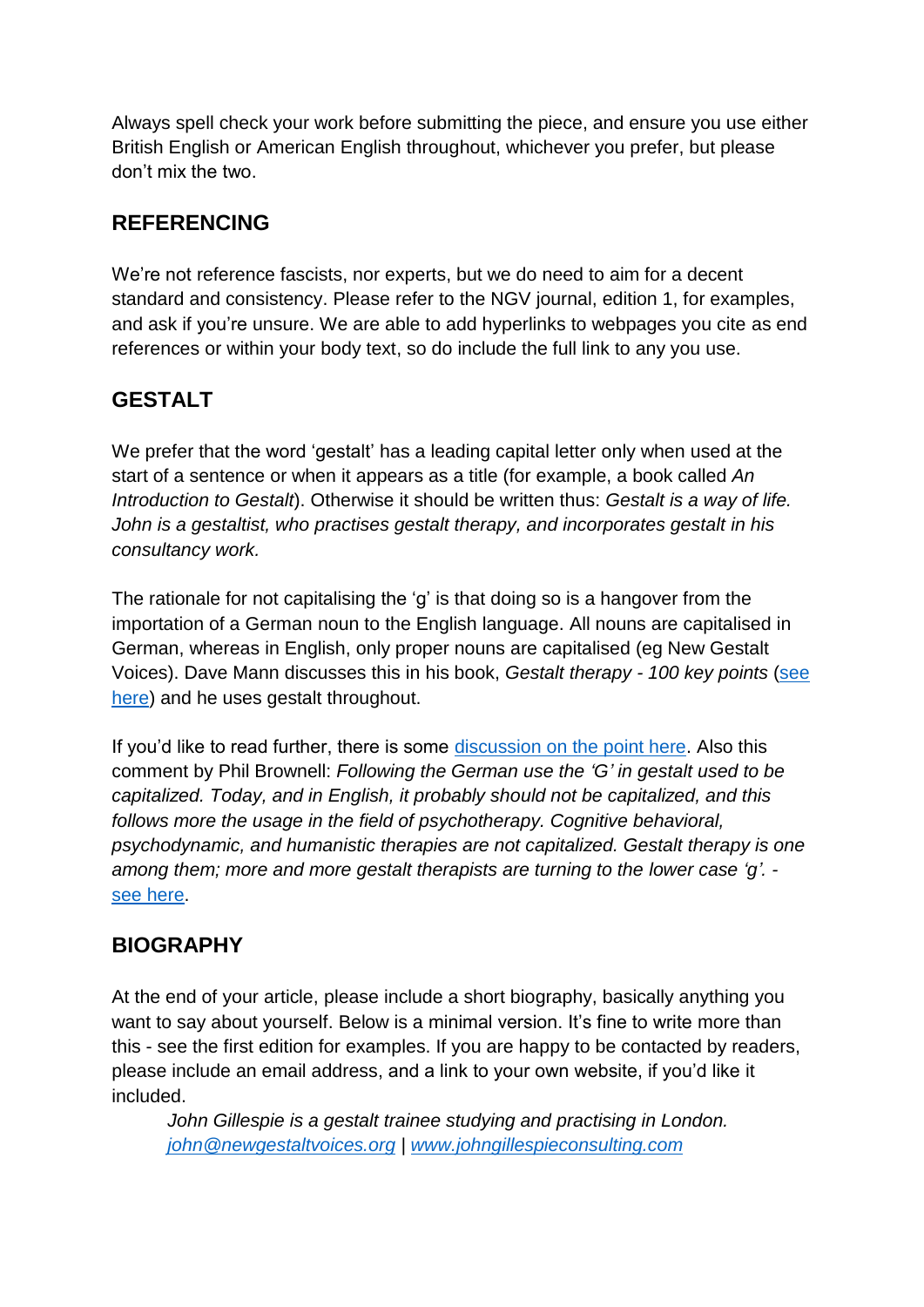## **PHOTOS**

You don't have to include a photo of yourself but, if you're willing, it is much appreciated. A photo enhances interest and helps readers to identify with the writer. Also, from the design viewpoint, a photo adds colour and breaks up what would otherwise be pages and pages of text. Please supply a good quality picture of you, as a JPEG, attached with your final submission. Either portrait or landscape format is fine. Ensure it is as large as possible, both in physical size and in terms of file size / resolution / dpi – we can always shrink it to fit the space but cannot enlarge those that are too small or of poor quality. If you'd like to send a selection for us to choose one that fits the space best, that would helpful.

If you have any photos or graphics you'd like to include to illustrate your article, please indicate where they should go in your piece (just insert a note in the text), and attach the images separately as JPEGs with your final submission.

## **TITLE OF ARTICLE**

#### **Author Name**

Lorem ipsum dolor sit amet, consectetur adipiscing elit. Sed eu vehicula mauris, vitae sollicitudin ipsum. Morbi lacinia tincidunt massa ut mattis. Donec et facilisis lorem. Vivamus rutrum, velit in congue ornare, lectus massa commodo nunc, vitae pharetra mi metus in magna. Vivamus vel molestie purus. Nullam viverra elementum risus, et condimentum tellus ullamcorper sed. Duis aliquam dui magna, nec aliquet erat volutpat id. Nullam ac rutrum lectus. Orci varius natoque penatibus et magnis dis parturient montes, nascetur ridiculus mus. Maecenas molestie tempor auctor. Maecenas id condimentum dolor, at hendrerit metus. Nulla vel consequat sem. Proin eros sapien, maximus ac finibus non, fermentum vel turpis.

#### **SECTION HEADING**

Curabitur fringilla tellus orci. Fusce mollis ultrices sagittis. Aliquam auctor enim eget sodales sodales. Donec sollicitudin felis libero, a luctus sapien tincidunt interdum. Aenean iaculis, risus ut commodo imperdiet, justo lectus euismod erat, et condimentum ipsum ipsum in quam. Vivamus justo justo, pretium id interdum at, hendrerit eu quam. Nullam vitae mauris finibus, viverra ligula et, consectetur neque. In interdum convallis sollicitudin.

Curabitur fringilla tellus orci, Fusce Mollis says "Aliquam auctor enim eget sodales sodales". Donec sollicitudin felis libero, a luctus sapien tincidunt interdum. Aenean